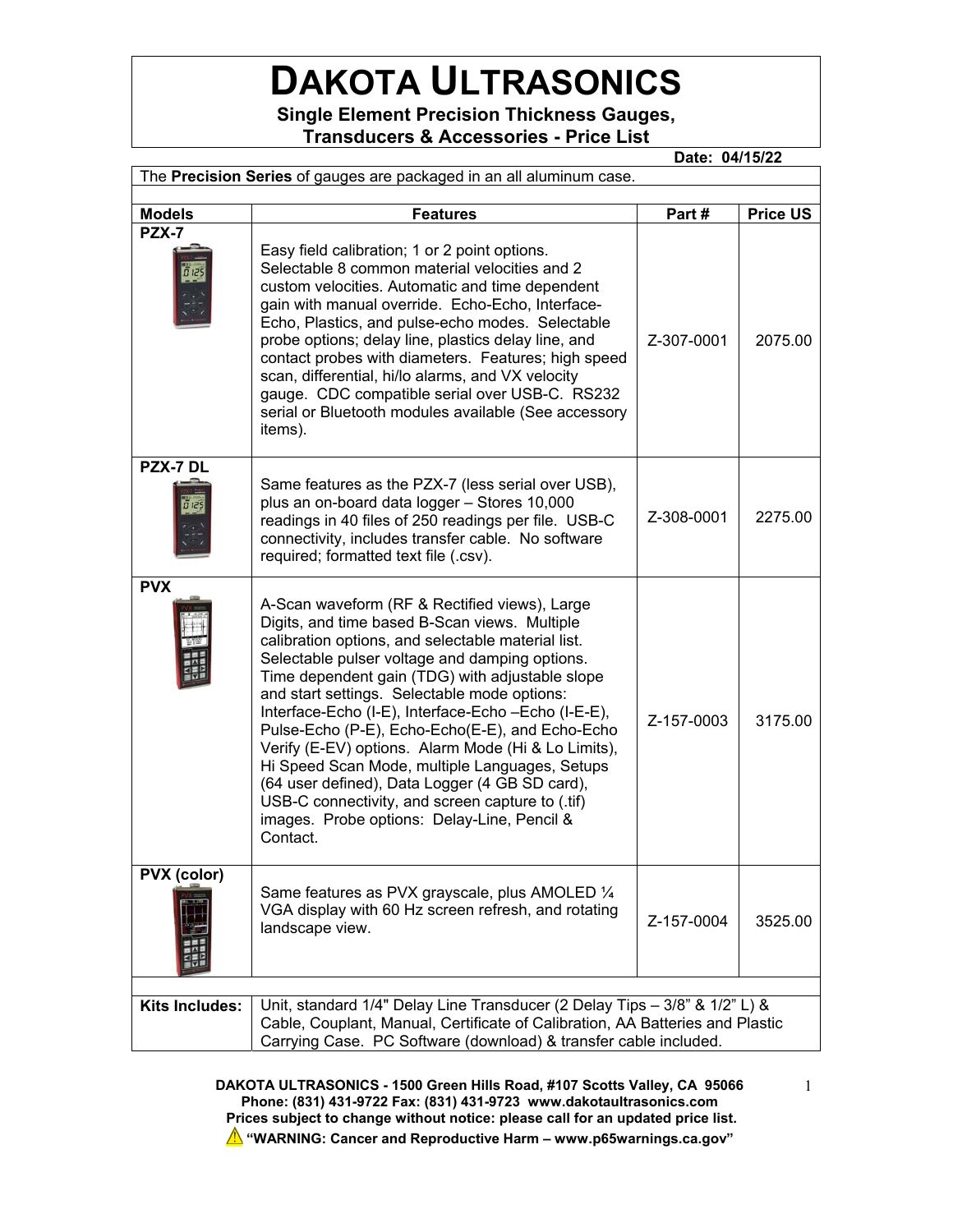**Single Element Delay Line Transducers** (\*\*15MHz is Included with gauge unless specified otherwise)



**Materials Used:** \*Aluminum, \*Titanium, \*Steels, \*Thin Plastics

| <b>Diameter</b> | <b>MHz</b> | Part #        | Comments   | Connector | Entry | Price \$ |
|-----------------|------------|---------------|------------|-----------|-------|----------|
| 1/4"            |            | $-402 - 5507$ | **Standard | Microdot  | Side  | 595.00   |
| 1/4"            | ററ<br>∠∪   | -402-6507     |            | Microdot  | Side  | 595.00   |

**Note:** 1 to 10 MHz low frequency delay line transducers with ¼", 3/8", ½" diameters available on request (PVX only).

#### **PX Series – Measurement Range**

**Note:** Acrylic delay tips will measure plastics if the material velocity is different from that of acrylic. If the velocities are similar, a graphite tip will need to be used. Measurement ranges in plastics will vary depending on the type of plastic measured.

| <b>Diameter</b> | <b>MHz</b> | <b>Mode</b> | Range<br>(ST=Steel)<br>(PL=Plastic) | <b>Delay Tip</b><br>Part# | <b>Delay</b><br>Tip<br>Length | <b>Delay Tip</b><br><b>Diameter</b> | <b>Crystal</b><br><b>Diameter</b> |
|-----------------|------------|-------------|-------------------------------------|---------------------------|-------------------------------|-------------------------------------|-----------------------------------|
| 3/16"           | 15         | $E-E$       | .006" to .400" ST                   | $X-532-$<br>0000          | 3/8"                          | 3/16"                               | 3/16"                             |
| 3/16"           | 15         | I-E         | .060" to .750" ST                   | $X-532-$<br>0000          | 3/8"                          | 3/16"                               | 3/16"                             |
|                 |            |             |                                     |                           |                               |                                     |                                   |
| 3/16"           | 15         | $E-E$       | $.010"$ to $.100"$ ST               | $X-533-$<br>0000          | 3/8"                          | 3/16"                               | 3/16"                             |
| 3/16"           | 15         | I-E         | .060" to .500" ST                   | $X-533-$<br>0000          | 3/8"                          | 3/16"                               | 3/16"                             |
| 3/16"           | 15         | <b>PLAS</b> | .005" to .150" PL                   | $X-533-$<br>0000          | 3/8"                          | 3/16"                               | 3/16"                             |
|                 |            |             |                                     |                           |                               |                                     |                                   |
| 1/4"            | 15         | $E-E$       | .006" to .400" ST                   | $F-000-$<br>7103          | 1/2"                          | 1/4"                                | 1/4"                              |
| 1/4"            | 15         | I-E         | .060" to 1.00" ST                   | F-000-<br>7103            | 1/2"                          | 1/4"                                | 1/4"                              |
| 1/4"            | 15         | E           | .005" to .250" PL                   | F-000-<br>7103            | 1/2"                          | 1/4"                                | 1/4"                              |
|                 |            |             |                                     |                           |                               |                                     |                                   |
| 1/4"            | 15         | $E-E$       | .010" to .100" ST                   | X-633-<br>0000            | 3/8"                          | 1/4"                                | 1/4"                              |
| 1/4"            | 15         | I-E         | .060" to 1.00" ST                   | X-633-<br>0000            | 3/8"                          | 1/4"                                | 1/4"                              |
| 1/4"            | 15         | <b>PLAS</b> | .005" to .150" PL                   | X-633-<br>0000            | 3/8"                          | 1/4"                                | 1/4"                              |
|                 |            |             |                                     |                           |                               |                                     |                                   |
| 3/16"           | 20         | E-E         | .006" to .400" ST                   | X-532-                    | 3/8"                          | 3/16"                               | 3/16"                             |

**DAKOTA ULTRASONICS - 1500 Green Hills Road, #107 Scotts Valley, CA 95066 Phone: (831) 431-9722 Fax: (831) 431-9723 www.dakotaultrasonics.com Prices subject to change without notice: please call for an updated price list. "WARNING: Cancer and Reproductive Harm – www.p65warnings.ca.gov"**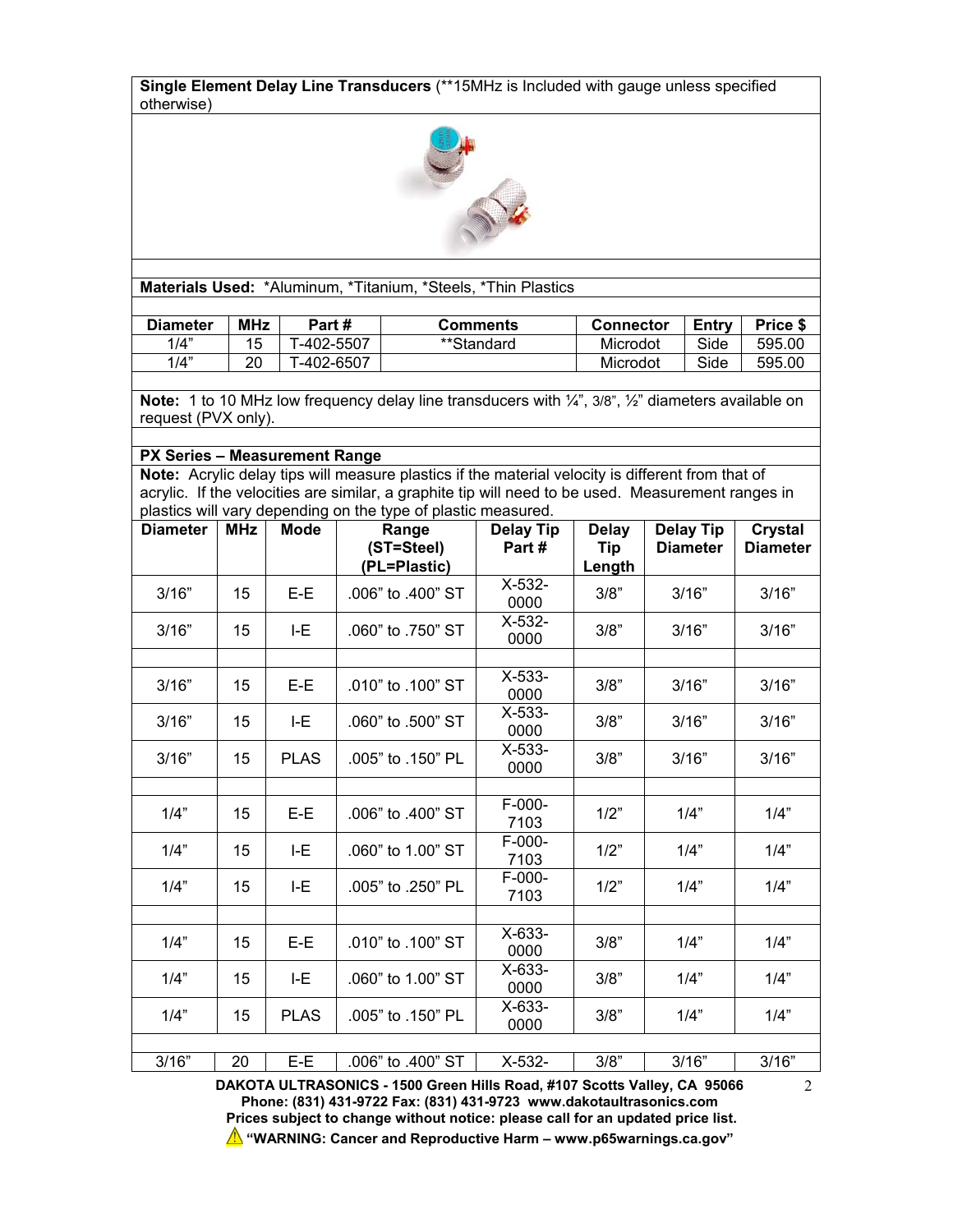|       |    |             |                                                                                          | 0000             |      |       |       |
|-------|----|-------------|------------------------------------------------------------------------------------------|------------------|------|-------|-------|
| 3/16" | 20 | I-E         | .060" to .750" ST                                                                        | $X-532-$<br>0000 | 3/8" | 3/16" | 3/16" |
|       |    |             |                                                                                          |                  |      |       |       |
| 3/16" | 20 | E-E         | .015" to .100" ST                                                                        | $X-533-$<br>0000 | 3/8" | 3/16" | 3/16" |
| 3/16" | 20 | I-E         | .060" to .500" ST                                                                        | $X-533-$<br>0000 | 3/8" | 3/16" | 3/16" |
| 3/16" | 20 | <b>PLAS</b> | .005" to .150" PL                                                                        | $X-533-$<br>0000 | 3/8" | 3/16" | 3/16" |
|       |    |             |                                                                                          |                  |      |       |       |
| 1/4"  | 20 | E-E         | .006" to .400" ST                                                                        | $F-000-$<br>7103 | 1/2" | 1/4"  | 1/4"  |
| 1/4"  | 20 | I-E         | .060" to .750" ST                                                                        | $F-000-$<br>7103 | 1/2" | 1/4"  | 1/4"  |
| 1/4"  | 20 | I-E         | .005" to .250" PL                                                                        | $F-000-$<br>7103 | 1/2" | 1/4"  | 1/4"  |
|       |    |             |                                                                                          |                  |      |       |       |
| 1/4"  | 20 | $E-E$       | .040" to .100" ST                                                                        | $X-633-$<br>0000 | 3/8" | 1/4"  | 1/4"  |
| 1/4"  | 20 | I-E         | .060" to .500" ST                                                                        | $X-633-$<br>0000 | 3/8" | 1/4"  | 1/4"  |
| 1/4"  | 20 | <b>PLAS</b> | .005" to .150" PL                                                                        | X-633-<br>0000   | 3/8" | 1/4"  | 1/4"  |
|       |    |             | Note: Ranges were determined using standard 4340 steel calibration standards, and common |                  |      |       |       |

**Note:** Ranges were determined using standard 4340 steel calibration standards, and common plastic samples. These ranges may vary according to material type differences and surface conditions.

### **Single Element Delay-Line – Continued**

|                 |                                                                                                                                                                                                         |             | <b>PVX A/B SCOPE- Measurement Range</b>                       |                           |                     |                                     |                                   |  |  |
|-----------------|---------------------------------------------------------------------------------------------------------------------------------------------------------------------------------------------------------|-------------|---------------------------------------------------------------|---------------------------|---------------------|-------------------------------------|-----------------------------------|--|--|
|                 | Note: Acrylic delay tips will measure plastics if the material velocity is different from that of<br>acrylic. If the velocities are similar, a graphite tip will need to be used. Measurement ranges in |             |                                                               |                           |                     |                                     |                                   |  |  |
|                 |                                                                                                                                                                                                         |             |                                                               |                           |                     |                                     |                                   |  |  |
| <b>Diameter</b> | <b>MHz</b>                                                                                                                                                                                              | <b>Mode</b> | plastics will vary depending on the type of plastic measured. |                           |                     |                                     |                                   |  |  |
|                 |                                                                                                                                                                                                         |             | Range<br>(ST=Steel)                                           | <b>Delay Tip</b><br>Part# | <b>Delay</b><br>Tip | <b>Delay Tip</b><br><b>Diameter</b> | <b>Crystal</b><br><b>Diameter</b> |  |  |
|                 |                                                                                                                                                                                                         |             | (PL=Plastic)                                                  |                           | Length              |                                     |                                   |  |  |
| 1/8"            | 15                                                                                                                                                                                                      | $E-E$       | .007" to .300" ST                                             | $X-132-$<br>0000          | 3/8"                | 1/8"                                | 1/8"                              |  |  |
| 1/8"            | 15                                                                                                                                                                                                      | I-E         | .020" to .400" ST                                             | $X-132-$<br>0000          | 3/8"                | 1/8"                                | 1/8"                              |  |  |
| 1/8"            | 15                                                                                                                                                                                                      | I-E         | .005" to .100" L                                              | $X-132-$<br>0000          | 3/8"                | 1/8"                                | 1/8"                              |  |  |
|                 |                                                                                                                                                                                                         |             |                                                               |                           |                     |                                     |                                   |  |  |
| 3/16"           | 15                                                                                                                                                                                                      | E-E         | .007" to .400" ST                                             | $X-532-$<br>0000          | 3/8"                | 3/16"                               | 3/16"                             |  |  |
| 3/16"           | 15                                                                                                                                                                                                      | I-E         | .020" to .500" ST                                             | $X-532-$<br>0000          | 3/8"                | 3/16"                               | 3/16"                             |  |  |
| 3/16"           | 15                                                                                                                                                                                                      | I-E         | .010" to .200" PL                                             | $X-532-$<br>0000          | 3/8"                | 3/16"                               | 3/16"                             |  |  |
|                 |                                                                                                                                                                                                         |             |                                                               |                           |                     |                                     |                                   |  |  |
| 3/16"           | 15                                                                                                                                                                                                      | E-E         | .010" to .500" ST                                             | $X-533-$<br>0000          | 3/8"                | 3/16"                               | 3/16"                             |  |  |
| 3/16"           | 15                                                                                                                                                                                                      | I-E         | .020" to .500" ST                                             | $X-533-$<br>0000          | 3/8"                | 3/16"                               | 3/16"                             |  |  |

**DAKOTA ULTRASONICS - 1500 Green Hills Road, #107 Scotts Valley, CA 95066 Phone: (831) 431-9722 Fax: (831) 431-9723 www.dakotaultrasonics.com Prices subject to change without notice: please call for an updated price list. "WARNING: Cancer and Reproductive Harm – www.p65warnings.ca.gov"**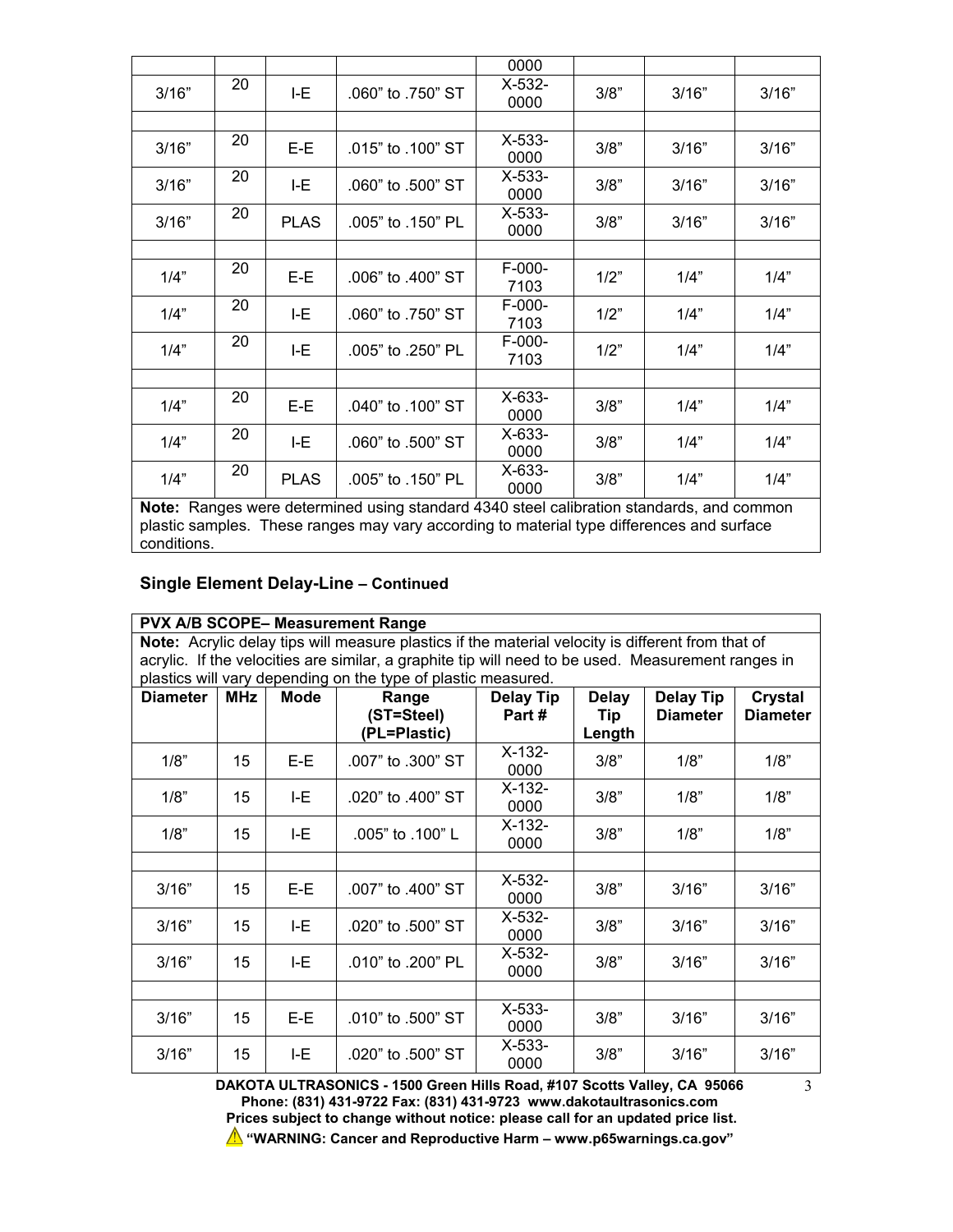| 3/16" | 15 | I-E         | .005" to .200" PL | $X-533-$<br>0000 | 3/8" | 3/16" | 3/16" |
|-------|----|-------------|-------------------|------------------|------|-------|-------|
|       |    |             |                   |                  |      |       |       |
| 1/4"  | 15 | $E-E$       | .006" to .500" ST | $F-000-$<br>7103 | 1/2" | 1/4"  | 1/4"  |
| 1/4"  | 15 | I-E         | .025" to 1.00" ST | F-000-<br>7103   | 1/2" | 1/4"  | 1/4"  |
| 1/4"  | 15 | I-E         | .005" to .150"    | F-000-<br>7103   | 1/2" | 1/4"  | 1/4"  |
|       |    |             |                   |                  |      |       |       |
| 1/4"  | 15 | $E-E$       | .010" to .500" ST | $X-633-$<br>0000 | 3/8" | 1/4"  | 1/4"  |
| 1/4"  | 15 | LE          | .020" to .500" ST | $X-633-$<br>0000 | 3/8" | 1/4"  | 1/4"  |
| 1/4"  | 15 | I-E         | .005" to .250" PL | $X-633-$<br>0000 | 3/8" | 1/4"  | 1/4"  |
|       |    |             |                   |                  |      |       |       |
| 3/16" | 20 | E-E         | .006" to .400" ST | X-532-<br>0000   | 3/8" | 3/16" | 3/16" |
| 3/16" | 20 | LE          | .060" to .750" ST | $X-532-$<br>0000 | 3/8" | 3/16" | 3/16" |
|       |    |             |                   |                  |      |       |       |
| 3/16" | 20 | E-E         | .015" to .100" ST | $X-533-$<br>0000 | 3/8" | 3/16" | 3/16" |
| 3/16" | 20 | I-E         | .060" to .500" ST | $X-533-$<br>0000 | 3/8" | 3/16" | 3/16" |
| 3/16" | 20 | <b>PLAS</b> | .005" to .150" PL | $X-533-$<br>0000 | 3/8" | 3/16" | 3/16" |
|       |    |             |                   |                  |      |       |       |
| 1/4"  | 20 | $E-E$       | .006" to .400" ST | $F-000-$<br>7103 | 1/2" | 1/4"  | 1/4"  |
| 1/4"  | 20 | I-E         | .060" to .750" ST | F-000-<br>7103   | 1/2" | 1/4"  | 1/4"  |
| 1/4"  | 20 | LE          | .005" to .250" PL | F-000-<br>7103   | 1/2" | 1/4"  | 1/4"  |
|       |    |             |                   |                  |      |       |       |
| 1/4"  | 20 | $E-E$       | .040" to .100" ST | X-633-<br>0000   | 3/8" | 1/4"  | 1/4"  |
| 1/4"  | 20 | $I-E$       | .060" to .500" ST | $X-633-$<br>0000 | 3/8" | 1/4"  | 1/4"  |
| 1/4"  | 20 | <b>PLAS</b> | .005" to .150" PL | X-633-<br>0000   | 3/8" | 1/4"  | 1/4"  |

**Note:** Ranges were determined using standard 4340 steel calibration standards, and common plastic samples. These ranges may vary according to material type differences and surface conditions.



**DAKOTA ULTRASONICS - 1500 Green Hills Road, #107 Scotts Valley, CA 95066 Phone: (831) 431-9722 Fax: (831) 431-9723 www.dakotaultrasonics.com Prices subject to change without notice: please call for an updated price list. "WARNING: Cancer and Reproductive Harm – www.p65warnings.ca.gov"**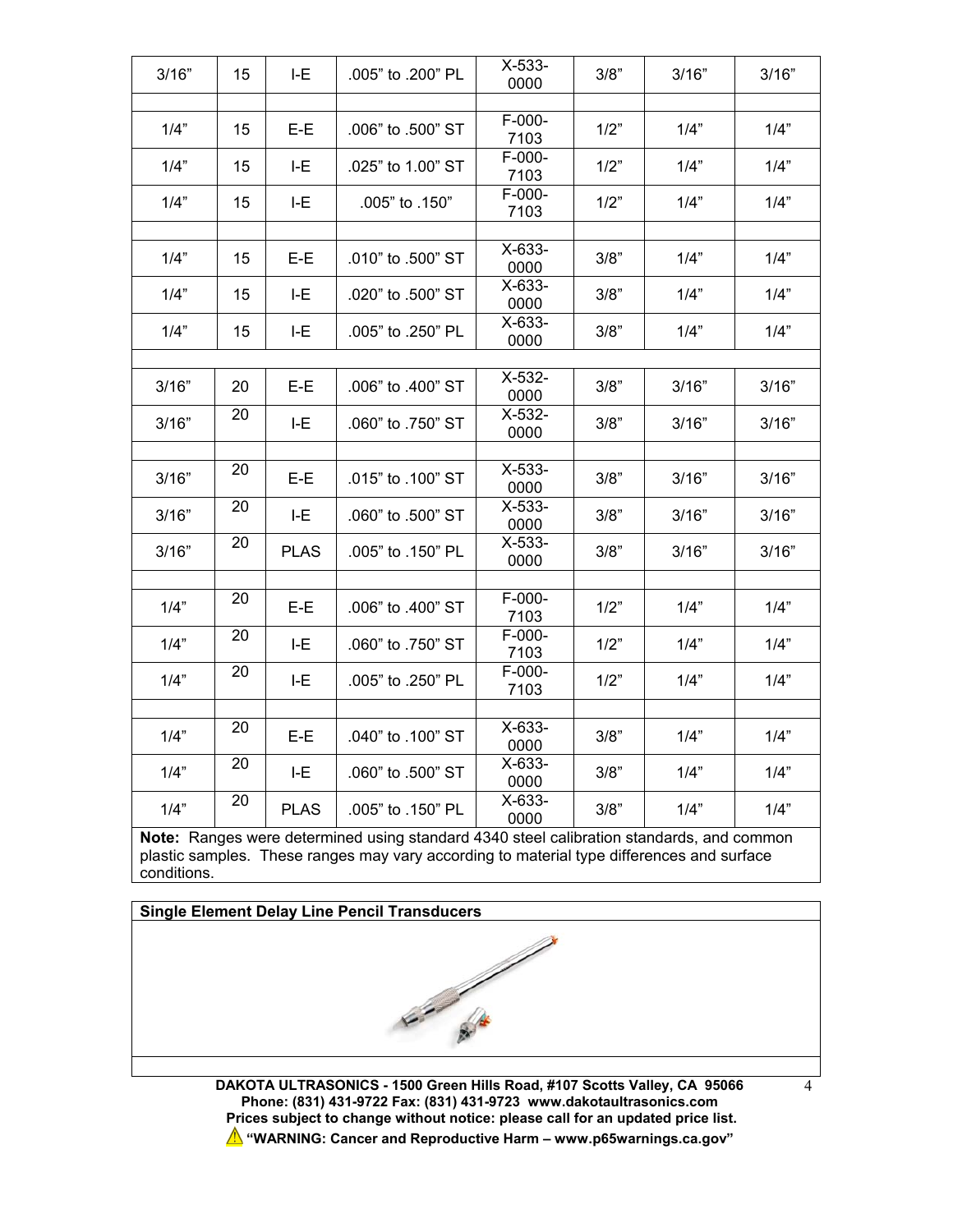|                                                                                    |                  |                                   |  |                                                                        | Materials Used: *Aluminum, *Titanium, *Steels, *Thin Plastics                                      |                              |  |                     |                    |  |
|------------------------------------------------------------------------------------|------------------|-----------------------------------|--|------------------------------------------------------------------------|----------------------------------------------------------------------------------------------------|------------------------------|--|---------------------|--------------------|--|
|                                                                                    |                  |                                   |  |                                                                        |                                                                                                    |                              |  |                     |                    |  |
| <b>Diameter</b><br>3/16"                                                           | <b>MHz</b><br>10 | Part#<br>$\overline{T}$ -481-4507 |  |                                                                        | <b>Comments</b><br>1/16" Tip                                                                       | <b>Connector</b><br>Microdot |  | <b>Entry</b><br>Top | Price \$<br>675.00 |  |
| 3/16"                                                                              | 10               | T-681-4507                        |  |                                                                        | 90° Right Angle                                                                                    | Microdot                     |  | Side                | 675.00             |  |
| 3/16"                                                                              | 15               | T-581-5507                        |  |                                                                        | 1/16" Tip                                                                                          | Microdot                     |  | Side                | 775.00             |  |
| Note: Should be used in conjunction with and A-Scan gauge model for best accuracy. |                  |                                   |  |                                                                        |                                                                                                    |                              |  |                     |                    |  |
|                                                                                    |                  |                                   |  |                                                                        |                                                                                                    |                              |  |                     |                    |  |
| PVX A/B SCOPE- Measurement Range                                                   |                  |                                   |  |                                                                        |                                                                                                    |                              |  |                     |                    |  |
|                                                                                    |                  |                                   |  |                                                                        | Note: Acrylic delay tips will measure plastics if the material velocity is different from that of  |                              |  |                     |                    |  |
|                                                                                    |                  |                                   |  |                                                                        | acrylic. If the velocities are similar, a graphite tip will need to be used. Measurement ranges in |                              |  |                     |                    |  |
| <b>Diameter</b>                                                                    | <b>MHz</b>       | <b>Mode</b>                       |  | plastics will vary depending on the type of plastic measured.<br>Range | <b>Delay Tip</b>                                                                                   | <b>Delay</b>                 |  | <b>Delay Tip</b>    | <b>Crystal</b>     |  |
|                                                                                    |                  |                                   |  | (ST=Steel)                                                             | Part#                                                                                              | Tip                          |  | <b>Diameter</b>     | <b>Diameter</b>    |  |
|                                                                                    |                  |                                   |  | (PL=Plastic)                                                           |                                                                                                    | Length                       |  |                     |                    |  |
| 3/16"                                                                              | 10               | E-E                               |  | .006" to .300" ST                                                      | $X-152-$                                                                                           | 3/8"                         |  | 1/16"               | 3/16"              |  |
|                                                                                    |                  |                                   |  |                                                                        | 0000                                                                                               |                              |  |                     |                    |  |
| 3/16"                                                                              | 10               | I-E                               |  | .010" to .400" ST                                                      | $X-152-$                                                                                           | 3/8"                         |  | 1/16"               | 3/16"              |  |
|                                                                                    |                  |                                   |  |                                                                        | 0000<br>$X-152-$                                                                                   |                              |  |                     |                    |  |
| 3/16"                                                                              | 10               | E-E                               |  | .005" to .300" PL                                                      | 0000                                                                                               | 3/8"                         |  | 1/16"               | 3/16"              |  |
|                                                                                    |                  |                                   |  |                                                                        | $X-152-$                                                                                           |                              |  |                     |                    |  |
| 3/16"                                                                              | 10               | I-E                               |  | .005" to .300" PL                                                      | 0000                                                                                               | 3/8"                         |  | 1/16"               | 3/16"              |  |
| 3/16"                                                                              | 10               | E-E                               |  | .006" to .300" ST                                                      | X-752-                                                                                             | 3/8"                         |  | 1/8"                | 3/16"              |  |
|                                                                                    |                  |                                   |  |                                                                        | 0000                                                                                               |                              |  |                     |                    |  |
| 3/16"                                                                              | 10               | I-E                               |  | .010" to .500" ST                                                      | X-752-                                                                                             | 3/8"                         |  | 1/8"                | 3/16"              |  |
|                                                                                    |                  |                                   |  |                                                                        | 0000<br>X-752-                                                                                     |                              |  |                     |                    |  |
| 3/16"                                                                              | 10               | E-E                               |  | .005" to .400" PL                                                      | 0000                                                                                               | 3/8"                         |  | 1/8"                | 3/16"              |  |
|                                                                                    |                  |                                   |  |                                                                        | X-752-                                                                                             |                              |  |                     |                    |  |
| 3/16"                                                                              | 10               | I-E                               |  | .005" to .400" PL                                                      | 0000                                                                                               | 3/8"                         |  | 1/8"                | 3/16"              |  |
| 3/16"                                                                              | 15               | E-E                               |  | .006" to .100" ST                                                      | $X-152-$                                                                                           | 3/8"                         |  | 1/16"               | 3/16"              |  |
|                                                                                    |                  |                                   |  |                                                                        | 0000                                                                                               |                              |  |                     |                    |  |
| 3/16"                                                                              | 15               | I-E                               |  | .008" to .250" ST                                                      | $X-152-$                                                                                           | 3/8"                         |  | 1/16"               | 3/16"              |  |
|                                                                                    |                  |                                   |  |                                                                        | 0000<br>$X-152-$                                                                                   |                              |  |                     |                    |  |
| 3/16"                                                                              | 15               | E-E                               |  | .005" to .150" PL                                                      | 0000                                                                                               | 3/8"                         |  | 1/16"               | 3/16"              |  |
|                                                                                    |                  |                                   |  |                                                                        | X-152-                                                                                             |                              |  |                     |                    |  |
| 3/16"                                                                              | 15               | I-E                               |  | .005" to .250" PL                                                      | 0000                                                                                               | 3/8"                         |  | 1/16"               | 3/16"              |  |
| 3/16"                                                                              | 15               | E-E                               |  | .006" to .150" ST                                                      | X-752-                                                                                             | 3/8"                         |  | 1/8"                | 3/16"              |  |
|                                                                                    |                  |                                   |  |                                                                        | 0000                                                                                               |                              |  |                     |                    |  |
| 3/16"                                                                              | 15               | I-E                               |  | .006" to .400" ST                                                      | $\overline{X}$ -752-                                                                               | 3/8"                         |  | 1/8"                | 3/16"              |  |
|                                                                                    |                  |                                   |  |                                                                        | 0000<br>X-752-                                                                                     |                              |  |                     |                    |  |
| 3/16"                                                                              | 15               | E-E                               |  | .005" to .100" PL                                                      | 0000                                                                                               | 3/8"                         |  | 1/8"                | 3/16"              |  |
|                                                                                    |                  |                                   |  |                                                                        | X-752-                                                                                             |                              |  |                     |                    |  |
| 3/16"                                                                              | 15               | I-E                               |  | .005" to .150" PL                                                      | 0000                                                                                               | 3/8"                         |  | 1/8"                | 3/16"              |  |

**Note:** Ranges were determined using standard 4340 steel calibration standards, and common plastic samples. These ranges may vary according to material type differences and surface conditions.

> **DAKOTA ULTRASONICS - 1500 Green Hills Road, #107 Scotts Valley, CA 95066 Phone: (831) 431-9722 Fax: (831) 431-9723 www.dakotaultrasonics.com Prices subject to change without notice: please call for an updated price list. "WARNING: Cancer and Reproductive Harm – www.p65warnings.ca.gov"**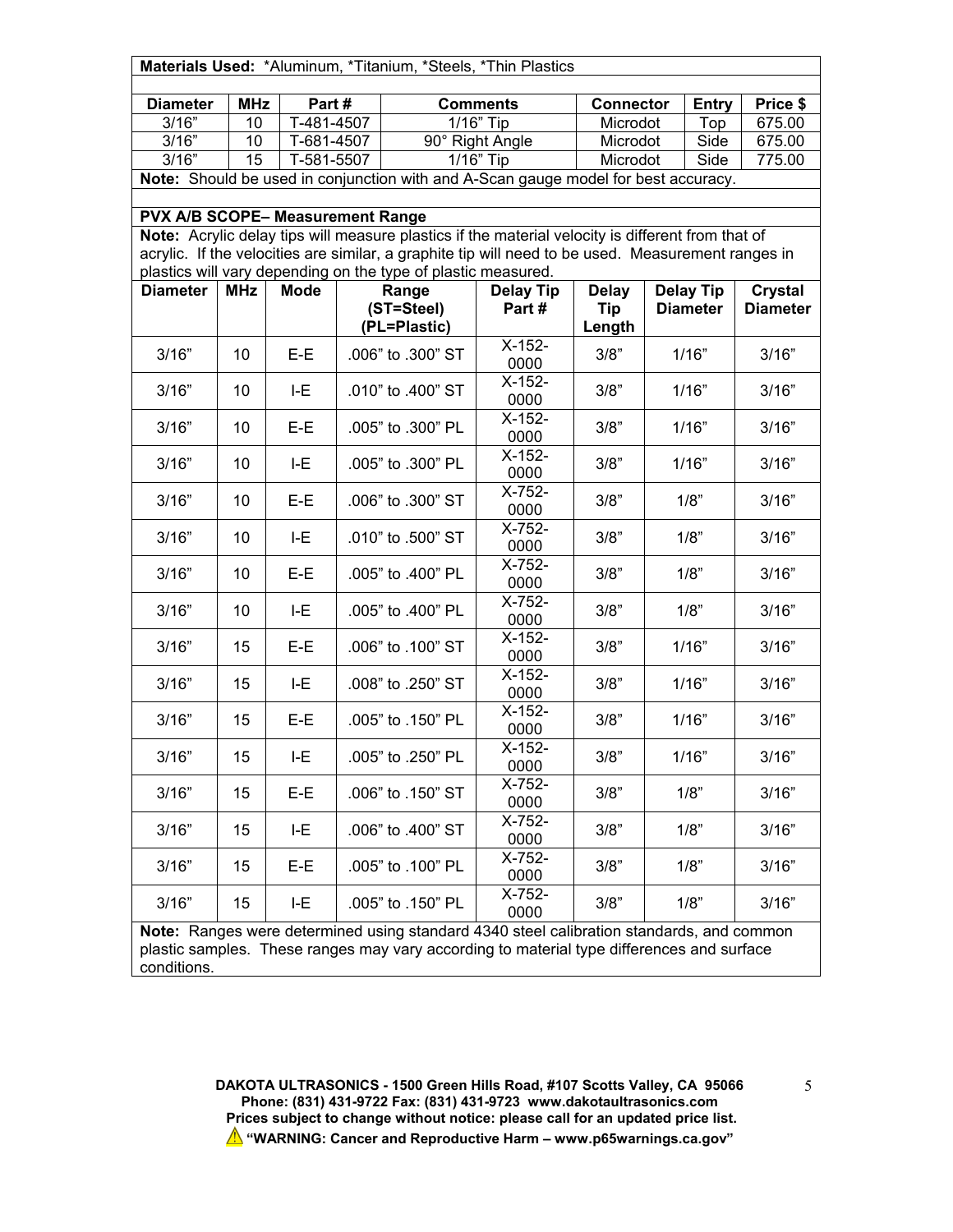#### **Single Element Contact Transducers - (cable not included)**



**Materials Used:** \*Aluminum, \*Titanium, \*Steels, \*Plastics

| <b>Diameter</b> | <b>MHz</b> | Part#       | <b>Comments</b> | <b>Connector</b> | Entry | Price \$ |
|-----------------|------------|-------------|-----------------|------------------|-------|----------|
| 1/8"            | 5          | T-4903-2875 |                 | Microdot         | Side  | 400.00   |
| 1/8"            | 5          | T-5903-2875 |                 | Microdot         | Top   | 400.00   |
| 1/8"            | 10         | T-4903-4875 |                 | Microdot         | Side  | 430.00   |
| 1/8"            | 10         | T-5903-4875 |                 | Microdot         | Top   | 430.00   |
|                 |            |             |                 |                  |       |          |
| 1/4"            | 2.25       | T-4023-1855 |                 | Microdot         | Side  | 360.00   |
| 1/4"            | 2.25       | T-5023-1855 |                 | Microdot         | Top   | 360.00   |
| 1/4"            | 5          | T-4023-2855 |                 | Microdot         | Side  | 360.00   |
| 1/4"            | 5          | T-5023-2855 |                 | Microdot         | Top   | 360.00   |
| 1/4"            | 10         | T-4023-4855 |                 | Microdot         | Side  | 395.00   |
| 1/4"            | 10         | T-5023-4855 |                 | Microdot         | Top   | 395.00   |
|                 |            |             |                 |                  |       |          |
| 1/2"            | 2.25       | T-4043-1855 |                 | Microdot         | Side  | 360.00   |
| 1/2"            | 2.25       | T-5043-1855 |                 | Microdot         | Top   | 360.00   |
| 1/2"            | 5          | T-4043-2855 |                 | Microdot         | Side  | 360.00   |
| 1/2"            | 5          | T-5043-2855 |                 | Microdot         | Top   | 360.00   |

#### **PVX A/B SCOPE– Measurement Range**

**Note:** Ranges were determined using standard 4340 steel calibration standards, and common plastic samples. These ranges may vary according to material type differences and surface conditions.

| <b>Diameter</b> | <b>MHz</b> | Mode  | Range                  | Wearface        | Crystal         |
|-----------------|------------|-------|------------------------|-----------------|-----------------|
|                 |            |       | (ST=Steel)             | <b>Diameter</b> | <b>Diameter</b> |
|                 |            |       | (PL=Plastic)           |                 |                 |
| 1/8"            | 5          | P-E   | .040" to 3.0" ST       | 1/4"            | 1/8"            |
| 1/8"            | 5          | $E-E$ | .020" to 3.0" ST       | 1/4"            | 1/8"            |
| 1/8"            | 5          | P-E   | .020" to .500" PL      | 1/4"            | 1/8"            |
|                 |            |       |                        |                 |                 |
| 1/8"            | 10         | $P-E$ | .040" to $3.0"$ ST     | 1/4"            | 1/8"            |
| 1/8"            | 10         | E-E   | $.010"$ to $3.0"$ ST   | 1/4"            | 1/8"            |
| 1/8"            | 10         | $P-E$ | .020" to .400" PL      | 1/4"            | 1/8"            |
|                 |            |       |                        |                 |                 |
| 1/4"            | 2.25       | $P-E$ | $.050$ " to $3.0$ " ST | 3/8"            | 1/4"            |
| 1/4"            | 2.25       | $E-E$ | .040" to 3.0" ST       | 3/8"            | 1/4"            |
| 1/4"            | 2.25       | $P-E$ | .040" to .650" PL      | 3/8"            | 1/4"            |
|                 |            |       |                        |                 |                 |
| 1/4"            | 5          | P-E   | .040" to 6.0" ST       | 3/8"            | 1/4"            |
| 1/4"            | 5          | E-E   | .020" to 3.0" ST       | 3/8"            | 1/4"            |
| 1/4"            | 5          | P-E   | .025" to .600" PL      | 3/8"            | 1/4"            |
|                 |            |       |                        |                 |                 |

**DAKOTA ULTRASONICS - 1500 Green Hills Road, #107 Scotts Valley, CA 95066 Phone: (831) 431-9722 Fax: (831) 431-9723 www.dakotaultrasonics.com Prices subject to change without notice: please call for an updated price list. "WARNING: Cancer and Reproductive Harm – www.p65warnings.ca.gov"**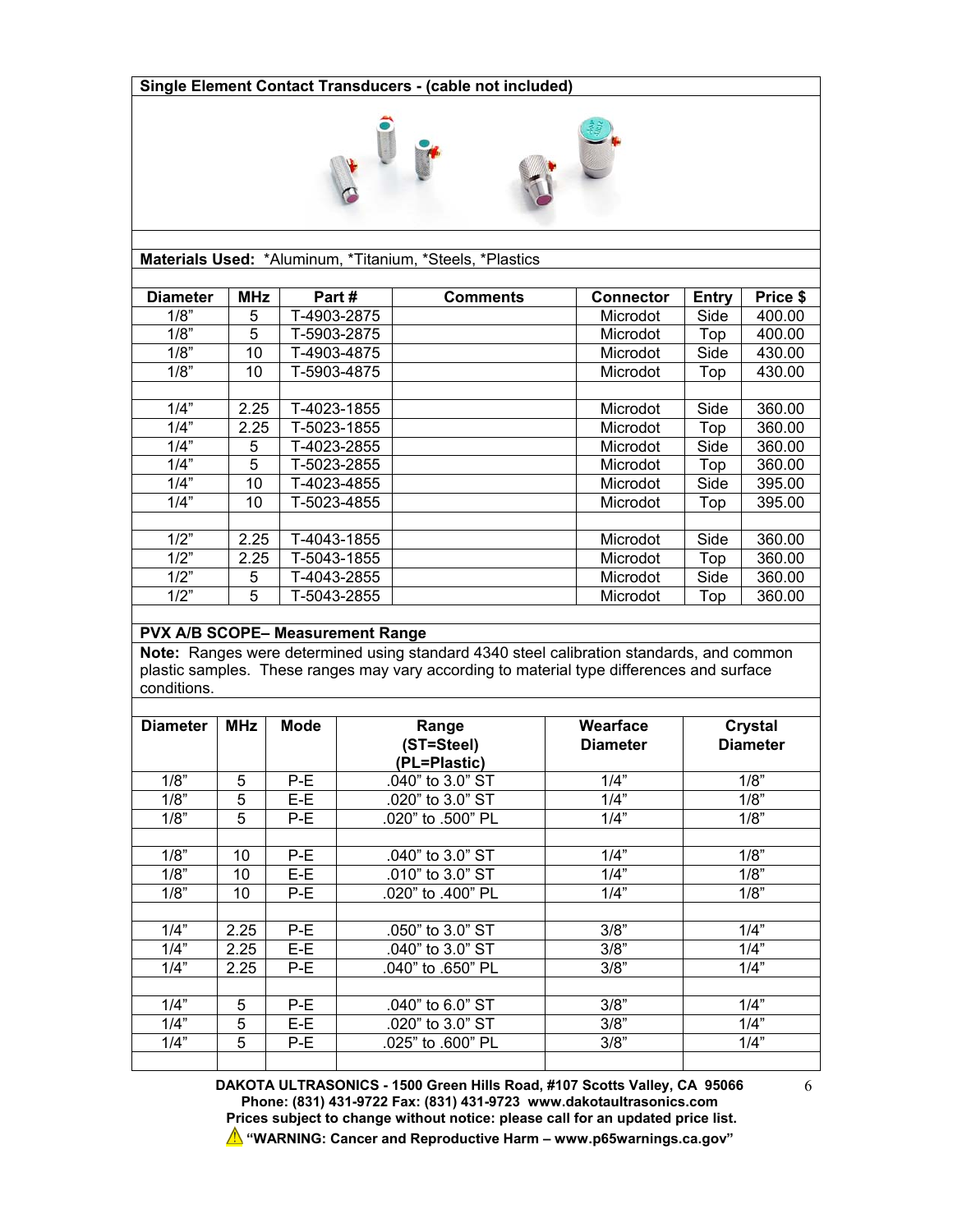| 1/4" | 10   | P-E | .025" to 6.0" ST  | 3/8" | 1/4" |
|------|------|-----|-------------------|------|------|
| 1/4" | 10   | E-E | .010" to 3.0" ST  | 3/8" | 1/4" |
| 1/4" | 10   | P-E | .020" to .500" PL | 3/8" | 1/4" |
|      |      |     |                   |      |      |
| 1/2" | 2.25 | P-E | .075" to 10.0" ST | 5/8" | 1/2" |
| 1/2" | 2.25 | E-E | .100" to 3.0" ST  | 5/8" | 1/2" |
| 1/2" | 2.25 | P-E | .065" to .750" PL | 5/8" | 1/2" |
|      |      |     |                   |      |      |

## **Accessory Items**

| <b>Instrument &amp; Carrying Cases</b> |                                    |                 |          |  |  |  |
|----------------------------------------|------------------------------------|-----------------|----------|--|--|--|
|                                        |                                    |                 |          |  |  |  |
| Part #                                 | <b>Description</b>                 | <b>Comments</b> | Price \$ |  |  |  |
| F-112-0005                             | PX Series Instrument case          | Nylon           | 60.00    |  |  |  |
| F-302-0001                             | <b>PZX Series Instrument case</b>  | <b>Nvlon</b>    | 60.00    |  |  |  |
| F-149-0001                             | <b>PVX Series Instrument Case</b>  | Nylon           | 85.00    |  |  |  |
| A-302-6002                             | <b>PZX Series Instrument Case</b>  | Rubber          | 90.00    |  |  |  |
| A-149-6002                             | <b>PVX Series Instrument Case</b>  | Rubber          | 110.00   |  |  |  |
| A-100-6002                             | <b>Plastic Carrying Brief Case</b> | PX.             | 40.00    |  |  |  |
| A-302-6003                             | <b>Plastic Carrying Brief Case</b> | <b>PZX</b>      | 40.00    |  |  |  |
| A-100-6003                             | <b>Plastic Carrying Brief Case</b> | <b>PVX</b>      | 40.00    |  |  |  |

| <b>Transducer Cables</b>              |                                   |                 |          |
|---------------------------------------|-----------------------------------|-----------------|----------|
|                                       |                                   |                 |          |
|                                       |                                   |                 |          |
| Custom Lengths: Available on request. |                                   |                 |          |
|                                       |                                   |                 |          |
| Part#                                 | <b>Description</b>                | <b>Comments</b> | Price \$ |
| N-104-0020                            | 4' Single Lemo to Microdot        | All Gauges      | 75.00    |
| N-110-0020                            | 10' Single Lemo to Microdot       | All Gauges      | 85.00    |
| N-120-0020                            | 20' Single Lemo to Micodot Single | All Gauges      | 95.00    |

**DAKOTA ULTRASONICS - 1500 Green Hills Road, #107 Scotts Valley, CA 95066 Phone: (831) 431-9722 Fax: (831) 431-9723 www.dakotaultrasonics.com Prices subject to change without notice: please call for an updated price list. "WARNING: Cancer and Reproductive Harm – www.p65warnings.ca.gov"**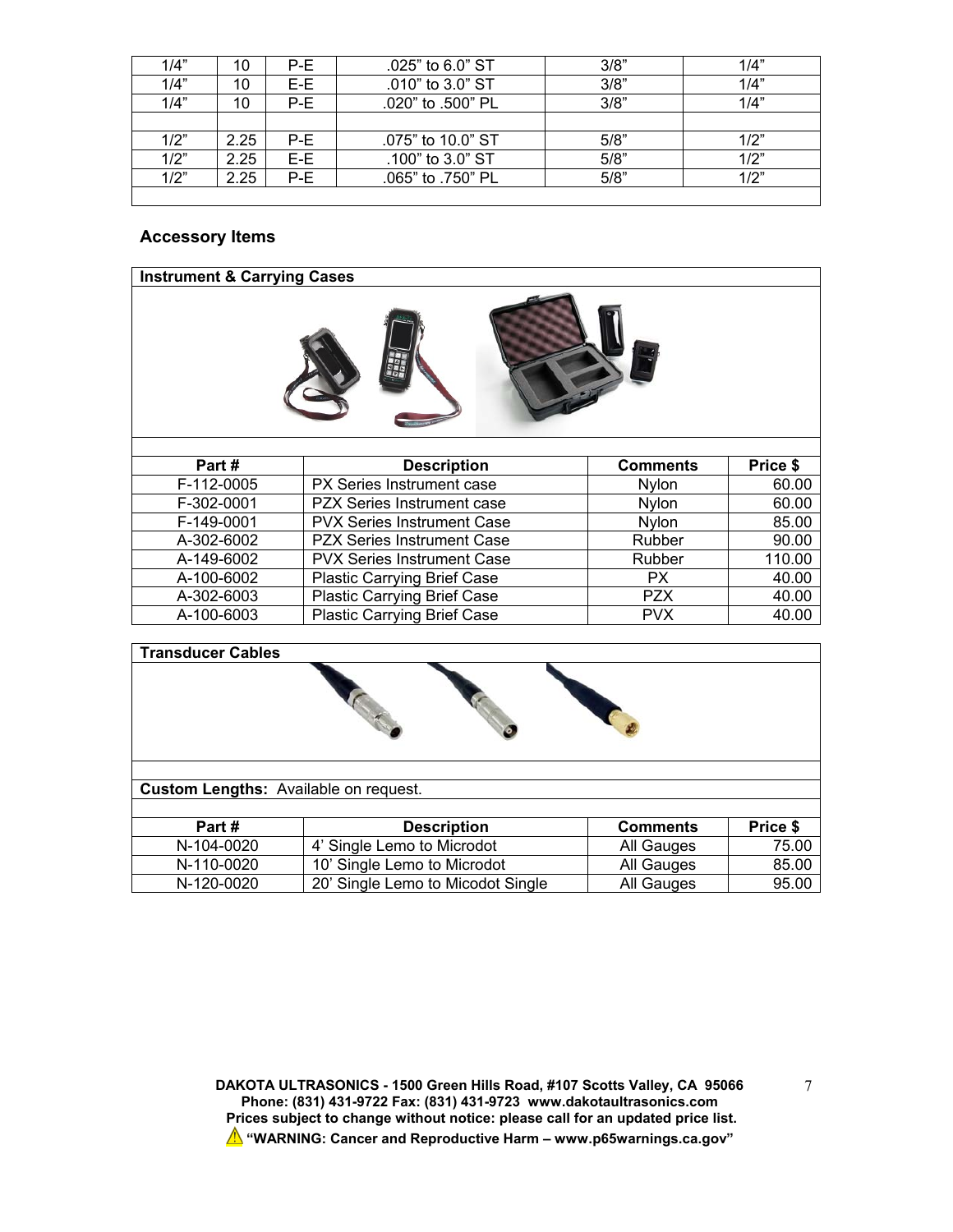| Couplant |  |
|----------|--|
|----------|--|



| Part #     | <b>Description</b> | <b>Comments</b> | <b>Price \$</b> |
|------------|--------------------|-----------------|-----------------|
| V-000-0001 | 4 oz bottle        |                 | 17.00           |
| V-000-0003 | 12 oz bottle       |                 | 28.00           |
| V-000-0004 | dallon             |                 | 170.00          |

#### **Calibration Blocks**



| Part#      | <b>Description</b>                 | Mat'l Type          | Price \$ |
|------------|------------------------------------|---------------------|----------|
| X-000-0001 | 5 Step - .100" to .500"            | 4340 Steel          | 235.00   |
| X-000-0002 | 4 Step - .250 to 1.0"              | 4340 Steel          | 235.00   |
| Custom     | 5 Step - .100" to .500"            | 1018 Steel          | 235.00   |
| Custom     | 4 Step - .250 to 1.0"              | 1018 Steel          | 235.00   |
| X-000-0022 | $5$ Step $- 2.5 - 12.5$ mm         | 1018 Steel          | 255.00   |
| X-000-0021 | $4$ Step $-6.25 - 25.0$ mm         | 1018 Steel          | 255.00   |
| Custom     | 5 Step - .100" to .500"            | 7075 Aluminum       | 235.00   |
| Custom     | $\overline{4}$ Step - .250 to 1.0" | 7075 Aluminum       | 235.00   |
| Custom     | 5 Step - .100" to .500"            | 304 Stainless Steel | 530.00   |
| Custom     | 4 Step - .250 to 1.0"              | 304 Stainless Steel | 530.00   |
| Custom     | 5 Step - .100" to .500"            | Titanium            | 595.00   |
| Custom     | 4 Step - .250 to 1.0"              | Titanium            | 595.00   |
| X-000-0005 | Carrying case                      | Wood                | 60.00    |
| Custom     | 10 Step - .100" to 1.0"            | 1018 Steel          | 525.00   |
| Custom     | 10 Step - .100" to 1.0"            | 7075 Aluminum       | 525.00   |
| Custom     | 10 Step - .100" to 1.0"            | 304 Stainless Steel | 1045.00  |
| Custom     | 10 Step - .100" to 1.0"            | Titanium            | 1255.00  |
| Custom     | Carrying Case                      | Wood                | 150.00   |
| Custom     | 4 Step Thin - .04" - .100"         | 1018 Steel          | 300.00   |
| Custom     | 4 Step Thin - .04" - .100"         | 7075 Aluminum       | 300.00   |
| Custom     | 4 Step Thin - .04" - .100"         | 304 Stainless Steel | 525.00   |
| Custom     | 4 Step Thin - .04" - .100"         | Titanium            | 890.00   |
| Custom     | Carrying Case                      | Wood                | 60.00    |
| Custom     | 10 Step Metric - 1 to 10 mm        | 1018 Steel          | 595.00   |

**DAKOTA ULTRASONICS - 1500 Green Hills Road, #107 Scotts Valley, CA 95066 Phone: (831) 431-9722 Fax: (831) 431-9723 www.dakotaultrasonics.com Prices subject to change without notice: please call for an updated price list. "WARNING: Cancer and Reproductive Harm – www.p65warnings.ca.gov"**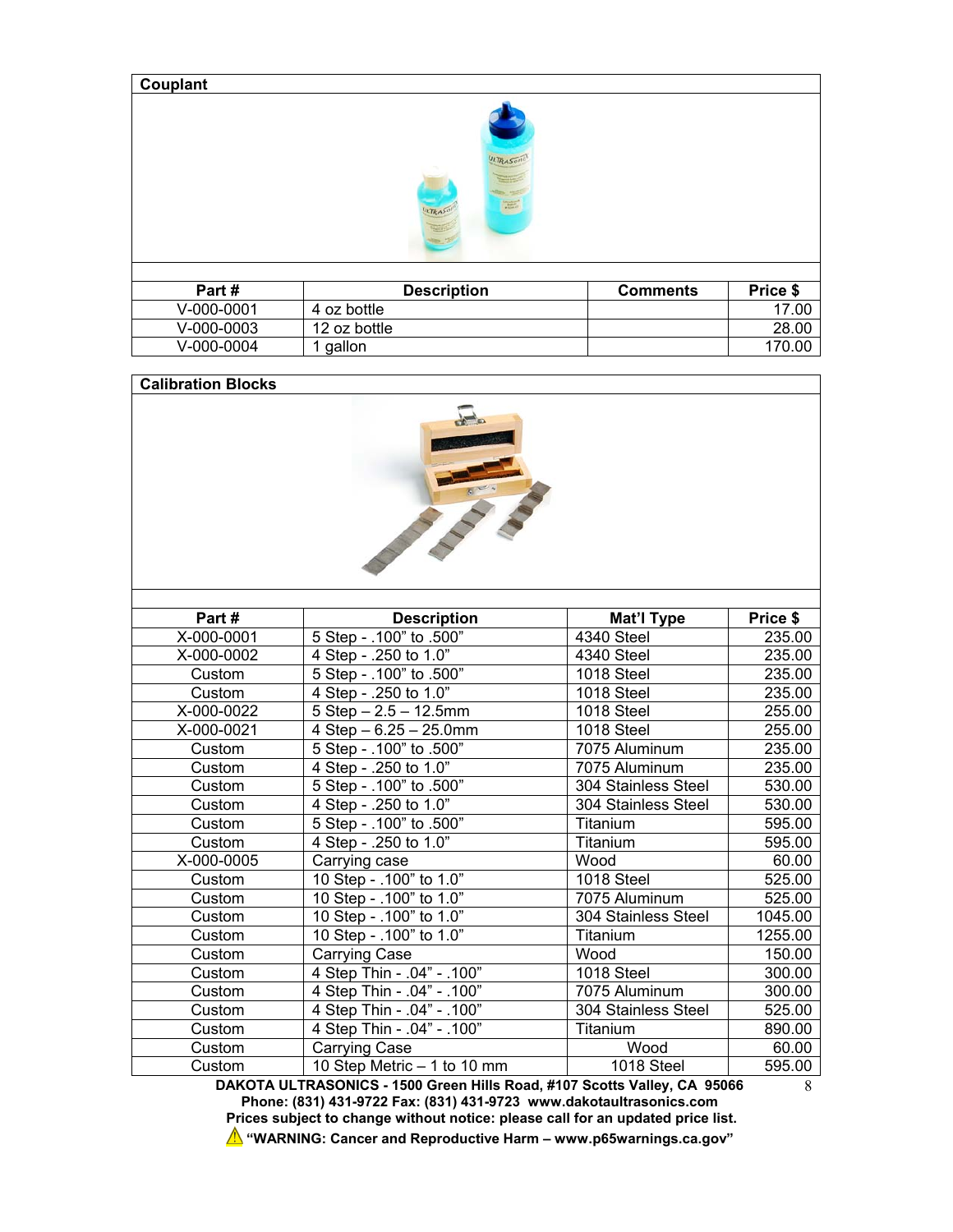| Custom | 10 Step Metric - 1 to 10 mm    | 7075 Aluminum       | 595.00  |
|--------|--------------------------------|---------------------|---------|
| Custom | 10 Step Metric - 1 to 10 mm    | 304 Stainless Steel | 1190.00 |
| Custom | 10 Step Metric - 1 to 10 mm    | Titanium            | 1490.00 |
| Custom | <b>Carrying Case</b>           | Wood                | 150.00  |
| Custom | 10 Step Metric - 2 to 20 mm    | 1018 Steel          | 595.00  |
| Custom | 10 Step Metric - 2 to 20 mm    | 7075 Aluminum       | 595.00  |
| Custom | 10 Step Metric - 2 to 20 mm    | 304 Stainless Steel | 1190.00 |
| Custom | 10 Step Metric - 2 to 20 mm    | Titanium            | 1490.00 |
| Custom | Carrying Case                  | Wood                | 150.00  |
| Custom | 10 Step Metric $-2.5$ to 25 mm | 1018 Steel          | 595.00  |
| Custom | 10 Step Metric $-2.5$ to 25 mm | 7075 Aluminum       | 595.00  |
| Custom | 10 Step Metric $-2.5$ to 25 mm | 304 Stainless Steel | 1190.00 |
| Custom | 10 Step Metric $-2.5$ to 25 mm | Titanium            | 1490.00 |
| Custom | Carrying Case                  | Wood                | 150.00  |
| Custom | 8 Step Metric - 1 to 8 mm      | 1018 Steel          | 525.00  |
| Custom | 8 Step Metric - 1 to 8 mm      | 7075 Aluminum       | 525.00  |
| Custom | 8 Step Metric - 1 to 8 mm      | 304 Stainless Steel | 820.00  |
| Custom | 8 Step Metric - 1 to 8 mm      | Titanium            | 1040.00 |
| Custom | Carrying Case                  | Wood                | 100.00  |

**Delay Tips - Delay Line Transducer Accessories Part # Description Comments Price \$** 

| <b>Description</b>                     | Comments | Price <b>»</b> |
|----------------------------------------|----------|----------------|
| 1/4" Dia. x 3/8" L Delay Tips          | Acrylic  | 18.00          |
| 1/4" Dia. x 1/2" L Delay Tips          | Acrylic  | 18.00          |
| 1/8" Cone Tip Delay Line               | Acrylic  | 18.00          |
| 3/16" Cone Tip Delay Line              | Acrylic  | 18.00          |
| 1/4" Graphite Tip Delay (plastics)     | Graphite | 45.00          |
| 3/16" Graphite Cone Tip Delay Line     | Graphite | 50.00          |
| 1/16" Dia. x .450 L Delay Tip (Pencil) | Acrylic  | 55.00          |
| 1/8" Dia. x .450 L Delay Tip (Pencil)  | Acrylic  | 55.00          |
|                                        |          |                |

# **Misc. Accessories Part # Description Comments Price \$**

| Part #     | <b>Description</b>                     | Comments        | Price <b>»</b> |
|------------|----------------------------------------|-----------------|----------------|
| F-000-7000 | <b>Bell shaped Spring Loaded Probe</b> | Top Cable Entry | 195.00         |
|            | Holder (V-Block) – Pencil Probes       | Models Only     |                |
| A-129-6003 | 6" Extension Wand for Single Element   |                 | 215.00         |
|            | Microdot Transducers                   |                 |                |

**DAKOTA ULTRASONICS - 1500 Green Hills Road, #107 Scotts Valley, CA 95066 Phone: (831) 431-9722 Fax: (831) 431-9723 www.dakotaultrasonics.com Prices subject to change without notice: please call for an updated price list. "WARNING: Cancer and Reproductive Harm – www.p65warnings.ca.gov"**